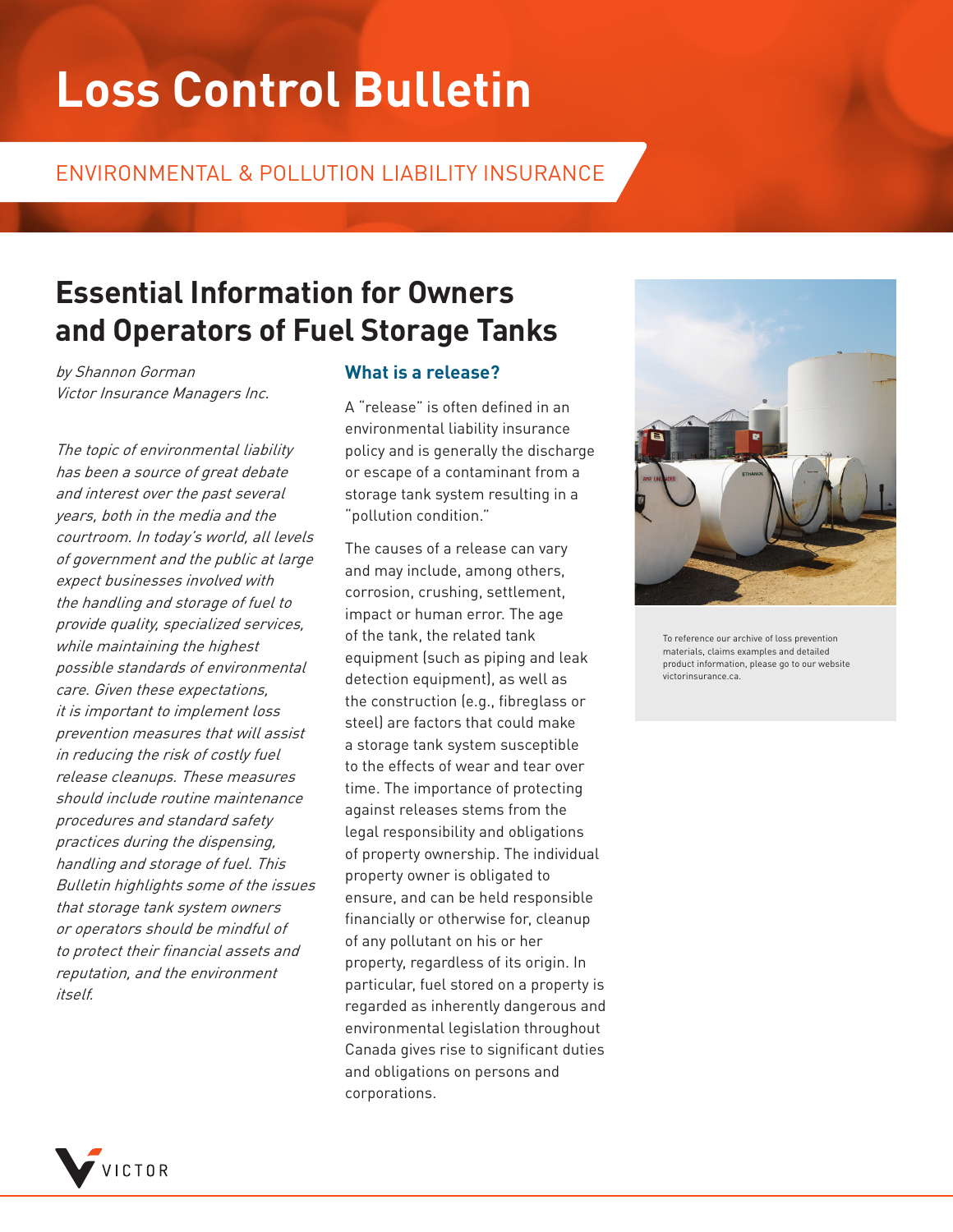In order to limit the liability exposure created by a potential release, property owners who have fixed fuel storage tank systems on their premises should strongly consider the protection afforded by an Environmental Cleanup and Liability Insurance for Storage Tanks policy.

Forward planning and risk management strategies are effective preventative tools that storage tank system owners and operators should use to limit the potential risk of a release. Some of these strategies include:

- 1. A systematic process to ensure consistent and regular:
	- Visual inspection of above ground storage tank systems
	- Maintenance protocols of all storage tank systems, whether above or below ground
- 2. An automatic leak detection system
- 3. An inventory management system in order to track sales and purchases daily, including dip tests for water detection and associated maintenance logs
- 4. Precision tests on the storage tank system by a certified expert at regular intervals to conform with codes and laws that apply in their iurisdiction

As soon as a release is noticed, or if the owner or operator of a facility believes they may have environmental contamination, there are a number of important steps that should be followed in order to mitigate the potential damage.

1. The local authority responsible for tank oversight in the area should be notified as soon as possible. In this regard, many areas will

be served by the Ministry of the Environment hotline, or its equivalent.

- 2. In order to minimize further damage, the owner or operator should arrange for emergency cleanup measures upon consultation with and, as necessary, under the supervision of the local authority having jurisdiction.
- 3. Further, in order to ensure accurate records are maintained of the incident, photos and documentation should be recorded as soon as possible.
- 4. The owner or operator should contact their insurance broker in order to discuss issues of liability and to notify their insurer of the incident. In the event the broker cannot be reached, most insurers have an emergency claims hotline, as do most independent adjusters. By reaching out for emergency assistance, the insured can quickly get access to expert advice and direction in times of crisis.

Taking emergency measures to prevent further contamination is encouraged on an as-needed basis. But proceed with caution as these measures can also occasionally come with risk. For example, while it may be necessary to divert the flow of contaminants from nearby water bodies or wells, disturbing the soil unnecessarily can worsen the damage as the diverted contaminants may leach into inaccessible areas making cleanup more costly and difficult.

In order to initiate a claim and receive the value under most environmental liability insurance policies for storage tank systems, the insured is typically obligated to establish when and how the release occurred. The mere

presence of pollutants in the soil does not in and of itself trigger coverage under the insurance policy. The exact steps to be taken depend on the policy; however, they often include:

- 1. An investigation of the storage tank system's integrity (or lack thereof), often confirmed through a system tightness test
- 2. A site check in the case of above ground tanks
- 3. An engineer's report or other such procedures recommended and approved by the local authority responsible for storage tank system oversight in the area

The insurance policy that provides coverage for on-site cleanup is triggered upon confirmation from the insured that a release has occurred from the storage tank system which resulted in a "pollution condition." The specific meaning and definitions of such terms are contained within the policy wording. Examples of a potential loss include corrosion, improper installation of the storage tank system, vehicle impact or an earthquake resulting in a ruptured line. Just as in any first party environmental policy, the insured is responsible for triggering the on-site cleanup coverage of his or her policy. This is done by notifying the insurer, confirming the release and identifying when it first became known to the insured. The "pollution condition" must commence during the policy period and on or after the retroactive date indicated on the Declarations page of the insurance policy. The insured must ensure that they maintain appropriate documentation and preserve evidence when a release occurs in order to assist the insurer's investigation of the potential on-site cleanup or claim.